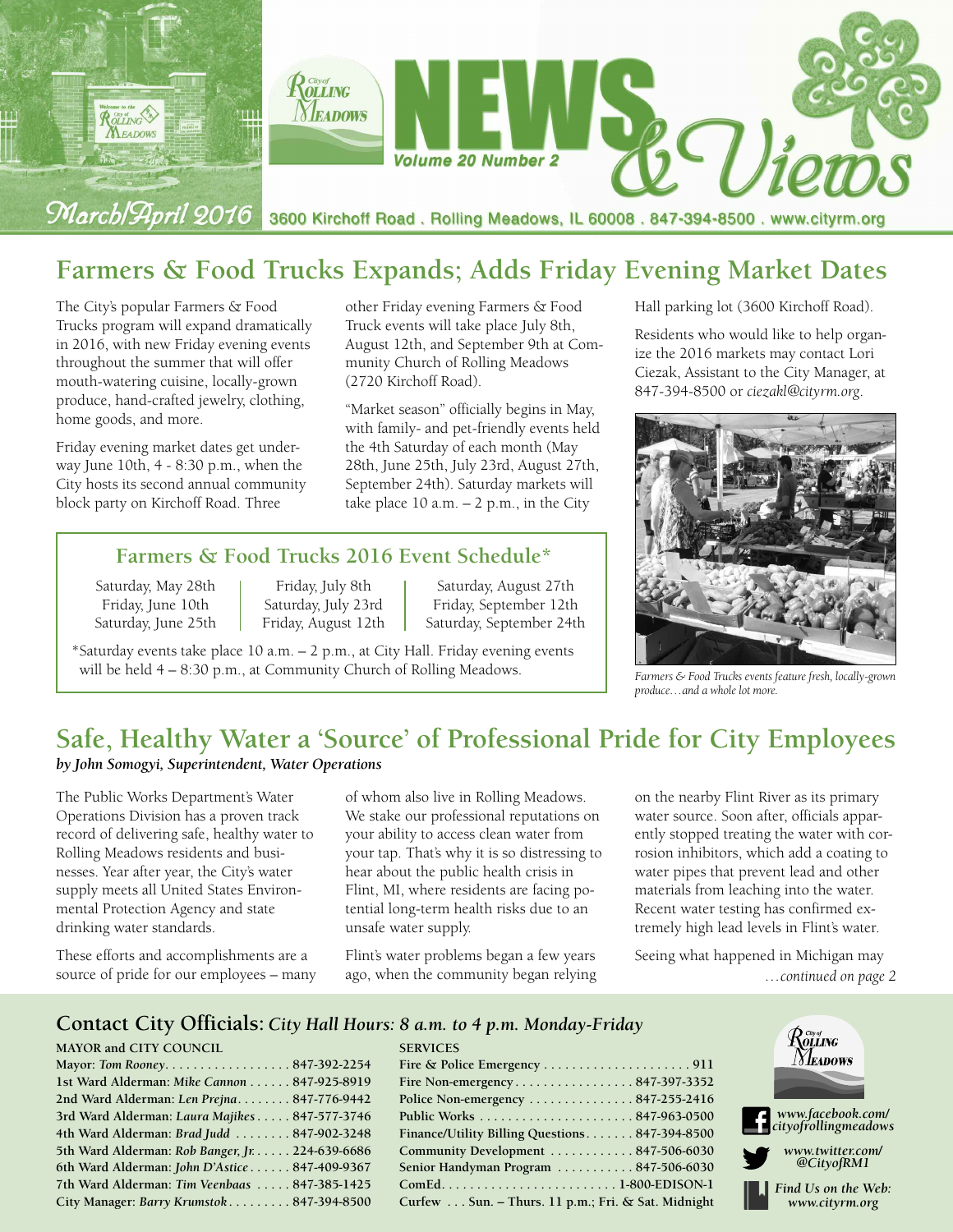# **Retiring Deputy Chief Mark Hogan Views Work as Community Service**

Deputy Police Chief Mark Hogan, who will retire March 11th after a 28-year law enforcement career, has always been driven to help people. Yet, unlike many police professionals, it wasn't until college that he first considered police work as a potential career.

"With hindsight, it was pretty obvious I was going to become a police officer," he recalls. "I had been a lifeguard and camp counselor as a teenager, so there was an obvious pattern. I was drawn to jobs where I was responsible for protecting others."

Hogan began his career as an intern with the Rolling Meadows Police Department in 1987, while still an Illinois State University senior studying criminal justice. The six-month program offered the future deputy police chief a comprehensive overview of department operations – patrols, records-keeping, investigations, dispatch and more.

It also provided him with a firm understanding of department culture that came in handy when he was hired full-time after graduation.

Hogan spent more than 10 years as a patrol officer, and was then promoted to detective with the Police Department's Investigations Unit. During that time, he also served as an evidence technician

with the regional Major Case Assistance Team (MCAT).

Following his promotion to sergeant in 2002, Hogan gained almost a decade of valuable leadership experience with the Patrol, Investigations, and Administration divisions.

That experience, combined with his keen eye for detail and commitment to quality control, were important factors in Police Chief Dave Scanlan's decision to name him Rolling Meadows' deputy chief in 2011.

"Mark is an exceptional leader who always makes sure our officers have the tools they need to do their jobs," Chief Scanlan explains. "He is the one who oversees the Police Department's operational infrastructure – including officer training, scheduling, and equipment procurement. These 'behind-the-scenes' duties are vital to providing effective police services and safe neighborhoods. I'm proud to have worked with him. I thank him for his service, and wish him and his family the very best in the future."

Hogan always emphasized the importance of building relationships between police and those they serve. He appreciates how making connections with residents promotes mutual understanding and trust.



*Deputy Police Chief Mark Hogan began his career in Rolling Meadows as an intern 28 years ago.*

"Police work, at its core, is community service," he says. "Our focus is on improving residents' quality of life. As police officers, we feel that pride. It means a lot to know that people appreciate what we do."

One of the first items on Hogan's retirement "to-do" list is a skiing vacation with his wife, Mary, and two children, Aiden and Lauren. After that, he says he'll take some time consider what comes next.

"My uniform didn't define me, it just made it easier to decide what to wear to work each day," he says with a laugh. "I'll miss the camaraderie that comes with being a Rolling Meadows police officer, but I'm one of the old guys now. The department is in good hands. It's time for me to move on."

## **Safe, Healthy Water a 'Source' of Professional Pride** *…continued from page 1*

give some Rolling Meadows residents reason to wonder if they should worry about their water. The answer is an emphatic "No." What happened in Flint cannot happen here for a number of reasons:



*Chicago's James W. Jardine Water Purification Plant treats over one billion gallons per day.*

- **Source Water** Rolling Meadows receives its water from Lake Michigan, one of the largest bodies of fresh water in the world. The Illinois EPA conducts regular monitoring to ensure that Lake Michigan water is of exceptionally high quality and meets all source water safety standards.
- **Treatment Processes** The water we use to drink, bathe and cook is treated at Chicago's James W. Jardine Water Purification Plant, the largest water treatment facility in the world. Each day, more than one billion gallons of water are treated with corrosion inhibitors and cleansed of unsafe contaminants for consumption throughout the Chicago metropolitan area.
- **Service Lines** City service lines that deliver water to Rolling Meadows homes are made of copper, not lead. This greatly minimizes risks to public health.
- **Monitoring** The City oversees a stringent water quality monitoring and sampling program to ensure water meets federal and state safety standards. We publish the results of our efforts each year in the *Rolling Meadows Consumer Confidence Report*, which confirms the quality of our drinking water.

To access the latest water quality report, visit **www.cityrm.org/344/Water**. Residents with further questions about the City's water system may contact me at *somogyi@cityrm.org* or 847-963-0500.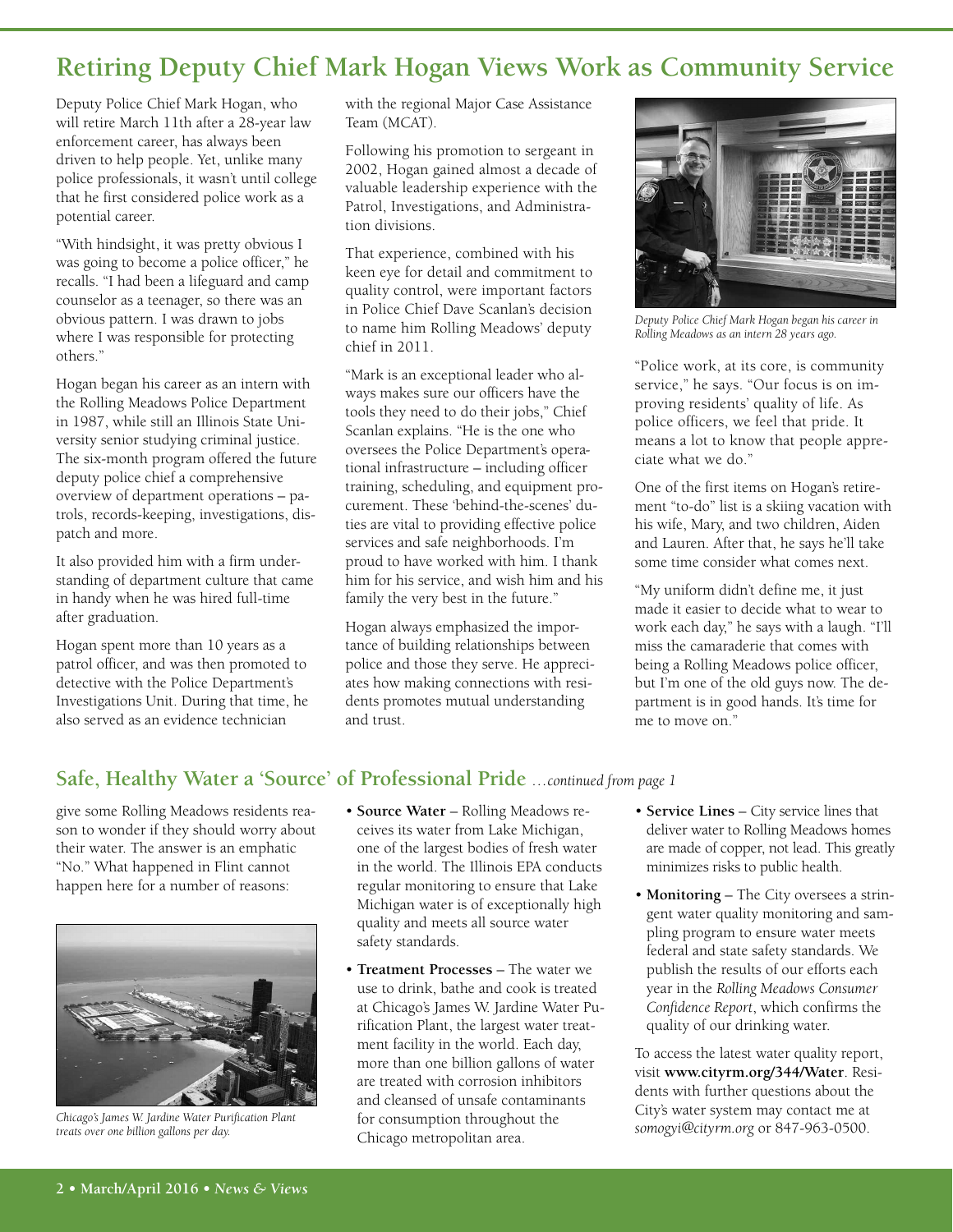## **State-Licensed Medical Marijuana Facility Provides 'Safe, Legal' Remedies for Diseases**

Helping sick patients feel better – physically and emotionally – is the sole mission of Nature's Care Company, a state-licensed medical marijuana dispensary that opened in February at 975 Rohlwing Road.



Across the country, the idea that medical marijuana can be a source of relief for people suffering debilitating diseases is gaining support among physicians and the general public. This evolution in public opinion led to the Illinois General Assembly's passage of the Compassionate Care Program, which made it legal for licensed dispensaries to supply Illinois patients with medically-prescribed cannabis under strict conditions.

Under the law, medical marijuana may be sold exclusively to patients who have registered with the state – with the approval of a physician – and possess a medical marijuana ID card. Its use is limited to patients with 39 specific illnesses that have been approved by the Illinois Medical Advisory Board. Acceptable condi-



## **Townhomes Rise on Kirchoff Road**

distance of the new development. Work continues on Lexington Crossing, a new 54-unit townhome development currently under construction on Kirchoff Road in downtown Rolling Meadows. City officials expect the project to boost the downtown area's residential population, creating opportunities for local businesses – many of which are within walking

tions include cancer, multiple sclerosis, Crohn's Disease, Parkinson's Disease, glaucoma, muscular dystrophy, chronic pain, and rheumatoid arthritis.

"Contrary to the general public's stereotype, the vast majority of medicinal marijuana patients are over age 50," explains Nature's Care Company spokesperson Caprice Sweatt. "These people suffer greatly. Nature's Care offers patients throughout the northwest suburbs safe, legal access to alternative medical remedies<sup>"</sup>

Nature's Care specialists work with patients and their doctors to develop a personalized plan that best suits their needs. Medical marijuana is available in many forms, including flower, edibles, oils and elixirs. Caprice says the key is to find a tailored approach that brings patients the greatest relief.

Caprice is CEO of Medical Cannabis Outreach, a company that helps Nature's Care Company and other area dispensaries conduct patient outreach and community education programs. Her own personal health history positions her as a strong advocate for Nature's Care Company's services.

Diagnosed with Crohn's Disease as a teenager, she was taking up to 14 pre-



*Guests mingle at Nature's Care Company's January community open house.*

scription medications simultaneously before becoming eligible for Colorado's medical marijuana program. She no longer takes any pharmaceutical prescriptions to fight the disease.

"I'm a patient, so I understand what others are going through," she explains. "Nature's Care Company is in business to help people, but there is a big difference between medical and recreational use. Part of our work involves educating the community on the benefits of legal medical access, and advocating on behalf of the patients who benefit."

For more information on Nature's Care Company services, please visit **www.naturescarecompany.com**. Residents who would like to learn more about medical marijuana use in Illinois, or find out if they qualify for medical marijuana treatment, may visit Medical Cannabis Outreach's website, **www.medicalcannabisoutreach.com**.

# **Seasonal Refuse Schedule Begins April 4th**

Per City ordinance, early refuse set-out ends Friday, April 1st. Effective Monday, April 4th, residents should place refuse and recyclables at the curb after 6 p.m. the night before scheduled pickup.

crews will begin annual yard waste collection services. Residents may place

grass clippings, branches, brush, and other materials in 30-gallon kraft paper bags marked with an "X," and set them at the curb for pick-up on their regular refuse collection days.

For more information, contact Public Works at 847-963-0500 or visit **www.cityrm.org/301/Public-Works**.

# **Council to Review Dominick's Site Concepts**

City officials will review redevelopment concepts for the former Dominick's property in downtown Rolling Meadows Tuesday, March 15th, during City Council's Committee-of-the-Whole meeting. The concepts are being presented by South Bay Partners, a real estate development

group based in Dallas, Texas that specializes in senior housing.

South Bay Partners has expressed preliminary interest in purchasing the long-vacant property at the corner of Kirchoff Road and Meadow Drive from its current owner, Chicago-based Clark Street Real Estate.

# April 4th is also when Public Works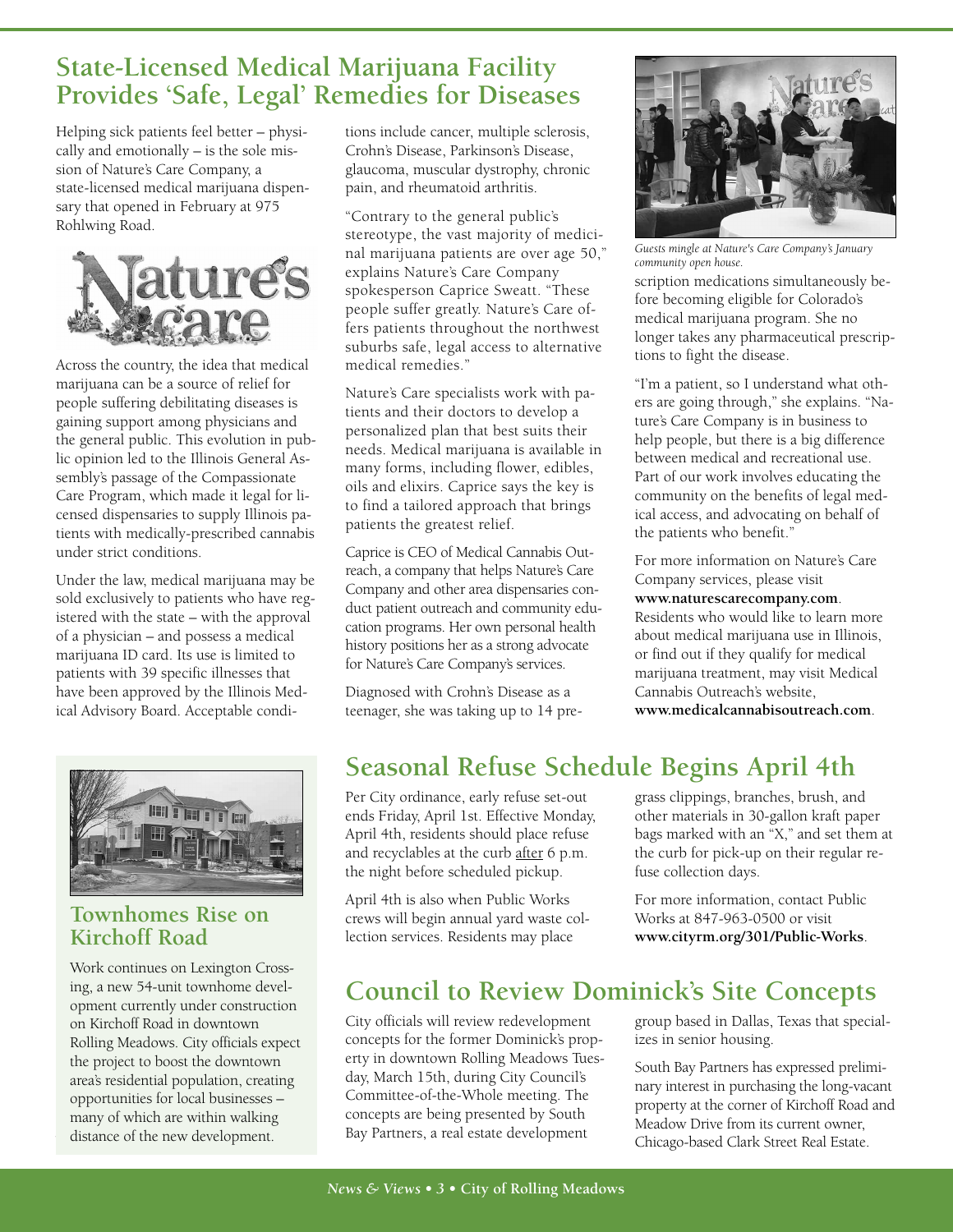| <i>March 2016</i>                                                                                                                                        |                                                                                                                                   |                                                                                                                                                             |                                                   |                                                                              |                          |                                                                                                                                                                          |  |  |
|----------------------------------------------------------------------------------------------------------------------------------------------------------|-----------------------------------------------------------------------------------------------------------------------------------|-------------------------------------------------------------------------------------------------------------------------------------------------------------|---------------------------------------------------|------------------------------------------------------------------------------|--------------------------|--------------------------------------------------------------------------------------------------------------------------------------------------------------------------|--|--|
| Sunday                                                                                                                                                   | Monday                                                                                                                            | Tuesday                                                                                                                                                     | Wednesday                                         | <b>Thursday</b>                                                              | Friday                   | Saturday                                                                                                                                                                 |  |  |
| Keep updated on City news with Rolling Meadows'<br>archived on the City's Website, www.cityrm.org.                                                       | electronic newsletter, E-News & Views,<br>published in February, April, June, August,<br>October and December. Each newsletter is | <b>Economic Development</b> 1<br>Committee, 6 pm<br><b>Environmental</b><br><b>Committee, 7 pm</b><br><b>Plan Commission</b> , 7:30 pm,<br>all at City Hall |                                                   | <b>Adjudication Hearing 3</b><br>(Parking), 2 pm, City Hall                  | 4                        |                                                                                                                                                                          |  |  |
| 6                                                                                                                                                        |                                                                                                                                   | <b>City Council Meeting,</b><br>8<br>7:30 pm, City Hall                                                                                                     | Crime Stoppers,<br>$\Omega$<br>5:30 pm, City Hall | Adjudication Hearing, $10$<br>1 pm, City Hall                                | 11                       | <b>St. Patrick's Day</b><br>12<br><b>Dinner &amp; Auction.</b><br>6-10 pm, Community Center<br>(Tickets required). Hosted<br>by Rotary Club of Rolling<br><b>Meadows</b> |  |  |
| <b>Daylight Saving Time 13</b><br><b>Begins.</b> Clocks "spring"<br>ahead one hour. Replace<br>batteries in your smoke and<br>carbon monoxide detectors. | Board of Fire & Police 14<br>Commissioners, 9 am,<br>City Hall                                                                    | <b>City Council Committee 1 5</b><br>of the Whole, 7:30 pm,<br>City Hall                                                                                    | 16                                                | Adjudication Hearing 17<br>(Red Light), 2 pm, City Hall<br>St. Patrick's Day | 18                       | 9                                                                                                                                                                        |  |  |
| 20                                                                                                                                                       | Water bills due<br>21<br><b>Police Pension Board.</b><br>3:30 pm, City Hall                                                       | City Council Meeting, 22<br>7:30 pm, City Hall                                                                                                              | 23                                                | 24                                                                           | <b>Good Friday</b><br>25 | 26                                                                                                                                                                       |  |  |
| <b>Easter</b><br>27                                                                                                                                      | <b>Police Pension Board, 28</b><br>3:30 pm, City Hall                                                                             | 29                                                                                                                                                          | 30                                                | 31                                                                           |                          |                                                                                                                                                                          |  |  |

| <i>April 2016</i> |                                                                                                                                                                            |                                                                                                                                       |                                                       |                                                                                                                                                     |                                            |                                                                                           |  |  |
|-------------------|----------------------------------------------------------------------------------------------------------------------------------------------------------------------------|---------------------------------------------------------------------------------------------------------------------------------------|-------------------------------------------------------|-----------------------------------------------------------------------------------------------------------------------------------------------------|--------------------------------------------|-------------------------------------------------------------------------------------------|--|--|
| Sunday            | Monday                                                                                                                                                                     | Tuesday                                                                                                                               | Wednesday                                             | Thursday                                                                                                                                            | Friday                                     | Saturday                                                                                  |  |  |
|                   | Early refuse set-out ends Friday, April 1st.<br>Beginning Monday, April 4th, residents should<br>place refuse at curb after 6 pm the evening<br>prior to scheduled pickup. | $\mathcal{R}$ ors $\sigma$<br><b>Neadows</b>                                                                                          |                                                       |                                                                                                                                                     | <b>Early Refuse Set-Out</b><br><b>Ends</b> |                                                                                           |  |  |
|                   | Yard Waste Collection 4<br><b>Begins</b>                                                                                                                                   | Economic Development 5<br>Committee, 6 pm<br><b>Environmental</b><br>Committee, 7 pm<br>Plan Commission, 7:30 pm,<br>all at City Hall | <b>Zoning Board of</b><br>Appeals, 7:30 pm, City Hall | <b>Adjudication Hearing</b><br>(Parking), 2 pm, City Hall                                                                                           | 8                                          | 9                                                                                         |  |  |
| 10                | <b>Board of Fire &amp; Police 11</b><br>Commissioners, 9 am,<br>City Hall                                                                                                  | <b>City Council Meeting, 12</b><br>7:30 pm, City Hall                                                                                 | Crime Stoppers,<br>13<br>5:30 pm, City Hall           | <b>Adjudication Hearing, 14</b><br>1 pm, City Hall                                                                                                  | 15                                         | 16                                                                                        |  |  |
| 17                | 18                                                                                                                                                                         | <b>City Council Committee 19</b><br>of the Whole, 7:30 pm,<br><b>City Hall</b>                                                        | Water bills due<br>20                                 | <b>Adjudication Hearing 21</b><br>(Red Light), 2 pm, City Hall                                                                                      | <b>Earth Day</b><br>22                     | <b>Annual Salt Creek</b><br>23<br>Cleanup                                                 |  |  |
| 24                | 25                                                                                                                                                                         | City Council Meeting, 26<br>7:30 pm, City Hall                                                                                        | 27                                                    | "Wine & Cheese Affair $28$<br>with a 1950s Flair"<br>Fundraiser, 5-7 pm and<br>7-9 pm, Rolling Meadows<br>Historical Museum. (Tickets<br>required). | 29                                         | <b>Prescription Drug</b><br>30<br><b>Take-Back Collection,</b><br>10 am - 2 pm, City Hall |  |  |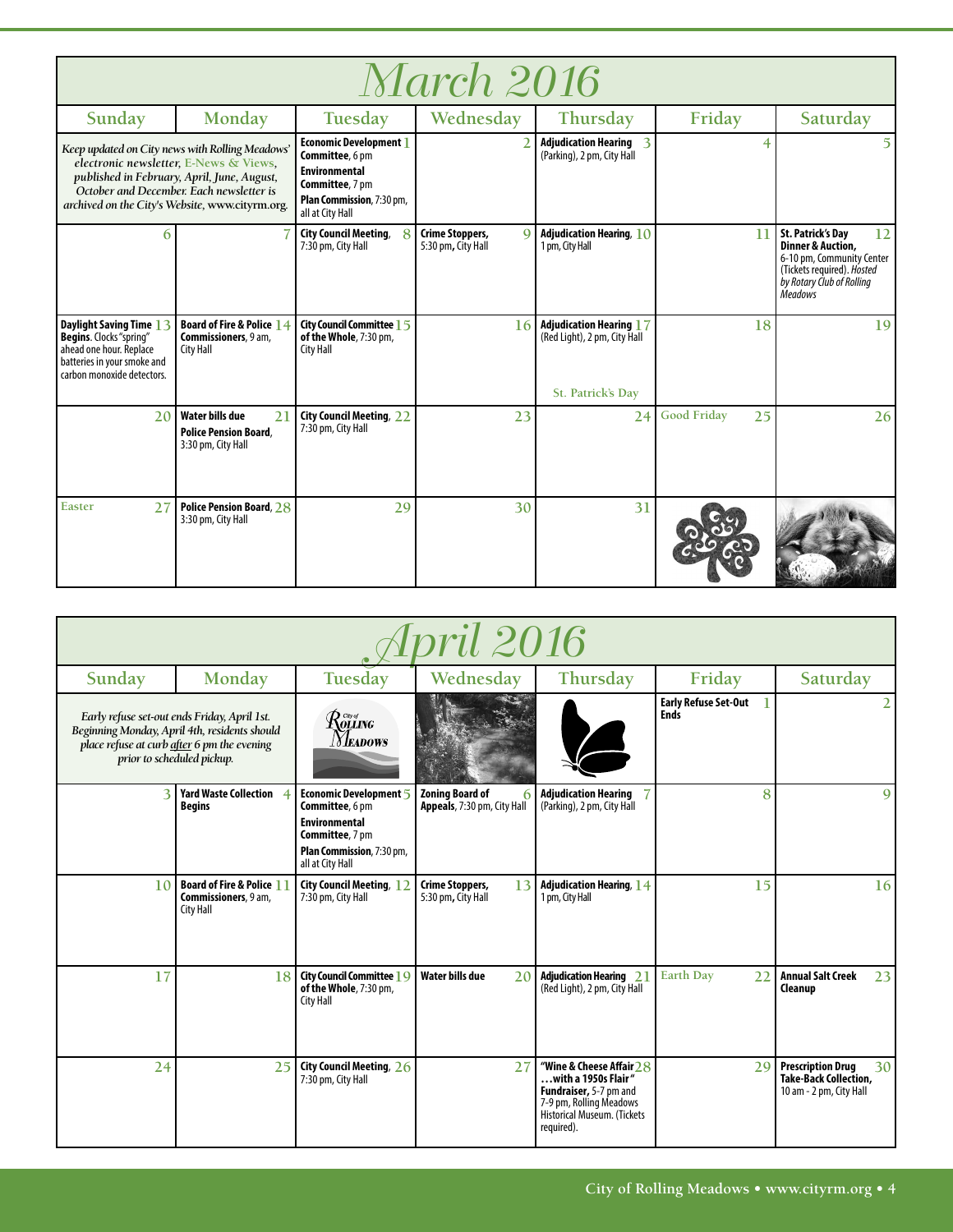## **Police Chief Dave Scanlan to Retire May 16th; City Officials Launch Search for Successor**



Police Chief David J. Scanlan, a northwest suburban native who began his law enforcement career as a patrol officer, announced plans to retire May 16th, after 34 years with the Rolling

*Dave Scanlan*

Meadows Police Department.

Chief Scanlan joined the Rolling Meadows Police Department in 1982. He spent 10 years as a tactical officer/gang specialist, before earning promotion to sergeant. He continued his rise through department ranks as commander and deputy chief, before being named chief of police in 2009.

"Dave Scanlan has been a faithful, loyal, tireless professional who has always made sure the department maintains the highest levels of police services," City Manager Barry Krumstok says. "His collaborative leadership style encourages creativity and innovation. His willingness to listen to residents' concerns reflects his unyielding commitment to community service."

City officials have begun the search for Chief Scanlan's successor. Candidates must possess a minimum of 10 years of law enforcement experience, with at least five years of administrative command experience with a municipal, state, or federal agency.

Applicants must hold a bachelor's degree from an accredited college or university. A master's degree is preferred.

Interviews with qualified candidates will begin in March.

# **- City Briefs**  $\cdot$

#### **Fire Department to Host March 22nd Blood Drive at Neuckranz Fire Station**

Rolling Meadows firefighters will host a blood drive at the Neuckranz Fire Station (2455 Plum Grove Road) on Tuesday, March 22nd. Residents are welcome to "drop" by and give the Gift of Life from  $noon - 6 p.m.$ 

Donors will also have an opportunity to view Rolling Meadows' new multi-purpose rescue pumper, Engine 16 *(pictured below),* which will be on display.

To schedule an appointment, contact the Rolling Meadows Fire Department at 847-397-3352, or register online at **www.lifesource.org**.





*"Wine & Cheese Affair…with a 1950s Flair" fundraiser will benefit the Rolling Meadows Historical Museum.*

#### **April Museum Fundraiser to Feature Wine, Cheese, Historic '1950s Flair'**

An April 28th Community Events Foundation fundraiser to benefit the Rolling Meadows Historical Museum (3100 Central Road) will feature fine wine, assorted appetizers, and an elegant evening with "1950s flair."

Held from  $5 - 7$  p.m., with a second seating from  $7 - 9$  p.m., the fundraiser will allow guests to "savor" authentic treasures and historic 1950s artifacts housed at the Museum.

Tickets are \$40 per person. To order tickets or for more information, contact Lori Ciezak (*ciezakl@cityrm.org* or 847- 394-8500).



*Rain barrels help residents conserve water and reduce storm water runoff.*

## **Water District Offers Free Rain Barrels to Meadows Residents**

Rolling Meadows residents are eligible to receive up to four free rain barrels through a program offered by the Metropolitan Water Reclamation District of Greater Chicago (MWRD).

The 55-gallon rain barrels help homeowners conserve water and reduce storm water runoff by capturing rain water from a home's roof and gutters.

The stored water is then available when needed for watering lawns and gardens, washing cars, and other uses.

Barrels are available in four colors: black, blue, warm grey, and terra cotta.

Residents who would like to receive free rain barrels should contact Public Works at 847-963-0500. The City will place all orders on residents' behalf at the end of each month requests are received.

The MWRD will deliver rain barrels to residents free-of-charge.

For more information on the rain barrel program, visit **www.mwrd.org**.